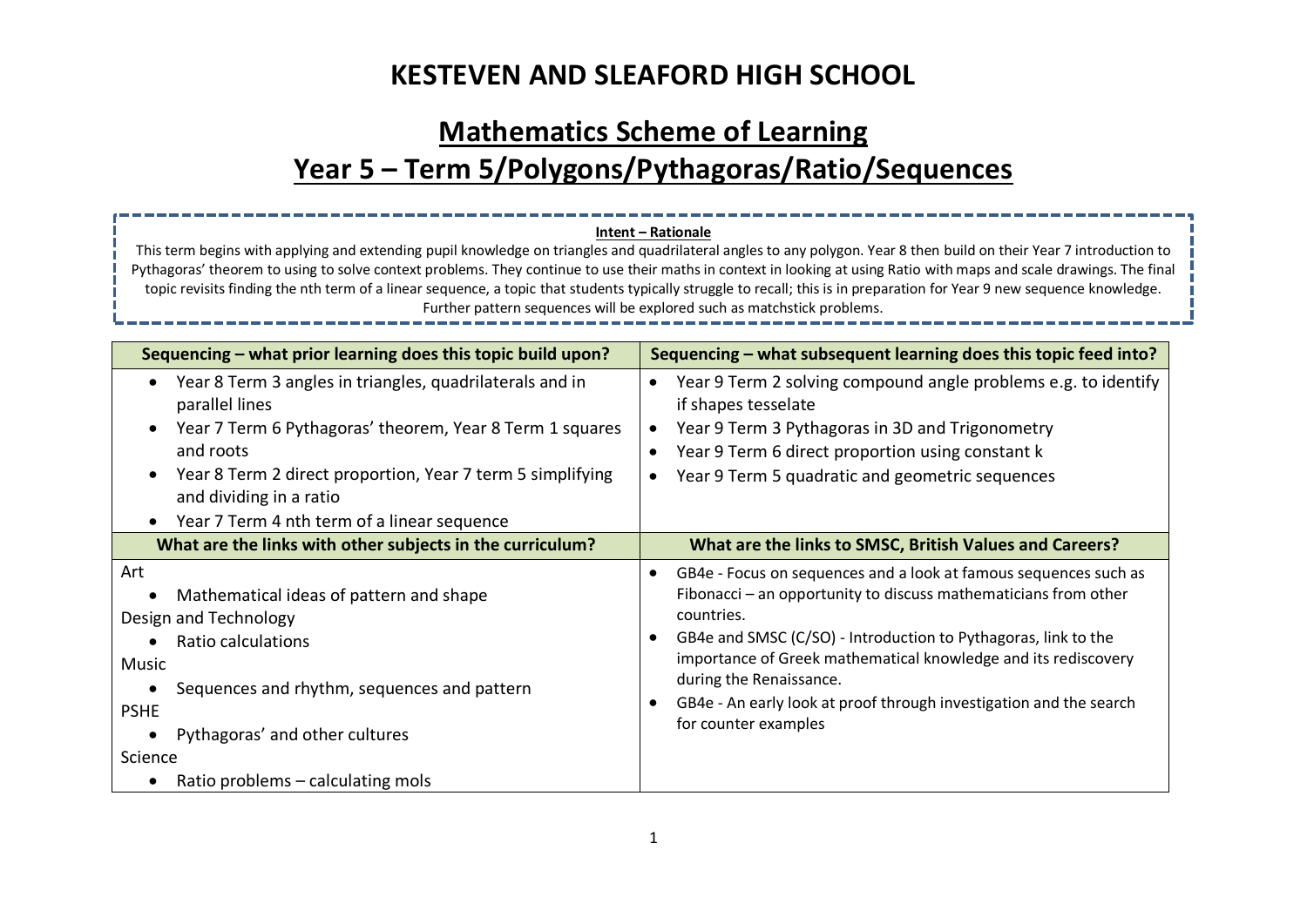| What are the opportunities for developing literacy skills and<br>developing learner confidence and enjoyment in reading?                                                                                                                                                                                                                                                                                                                                                                                                                                                                                                                                             | What are the opportunities for developing mathematical skills?                                                                                                                                                                                                                   |
|----------------------------------------------------------------------------------------------------------------------------------------------------------------------------------------------------------------------------------------------------------------------------------------------------------------------------------------------------------------------------------------------------------------------------------------------------------------------------------------------------------------------------------------------------------------------------------------------------------------------------------------------------------------------|----------------------------------------------------------------------------------------------------------------------------------------------------------------------------------------------------------------------------------------------------------------------------------|
| How Many Socks Make a Pair? by Rob Eastaway<br>Age 13+<br>Can maths be creative? This book sets out to prove that it can,<br>through a selection of short articles on surprising maths in<br>everyday life. Through lots of intriguing problems, involving card<br>tricks, polar bears and, of course, socks, Rob Eastaway shows<br>shows how maths can demonstrate its secret beauties in even the<br>most mundane of everyday objects.<br>What's Your Angle, Pythagoras? (Charlesbridge Math<br>Adventures) by Julie Ellis and Phyllis Hornung<br>Pythagoras: Mathematician and Mystic (Greatest Greek<br>Philosophers) by Louis C Coakley and Dimitra Karamanides | Stress importance of sketching right angled triangle and<br>labelling for context problems to prepare for complex problems<br>at GCSE<br>Students commonly struggle with map scales failing to<br>recognise they can be used for any units. Include examples with<br>mixed units |

# **Mathematics Scheme of Learning**

### **Year 8 – Term 5**

#### **Intent – Concepts**

**What knowledge will students gain and what skills will they develop as a consequence of this topic?**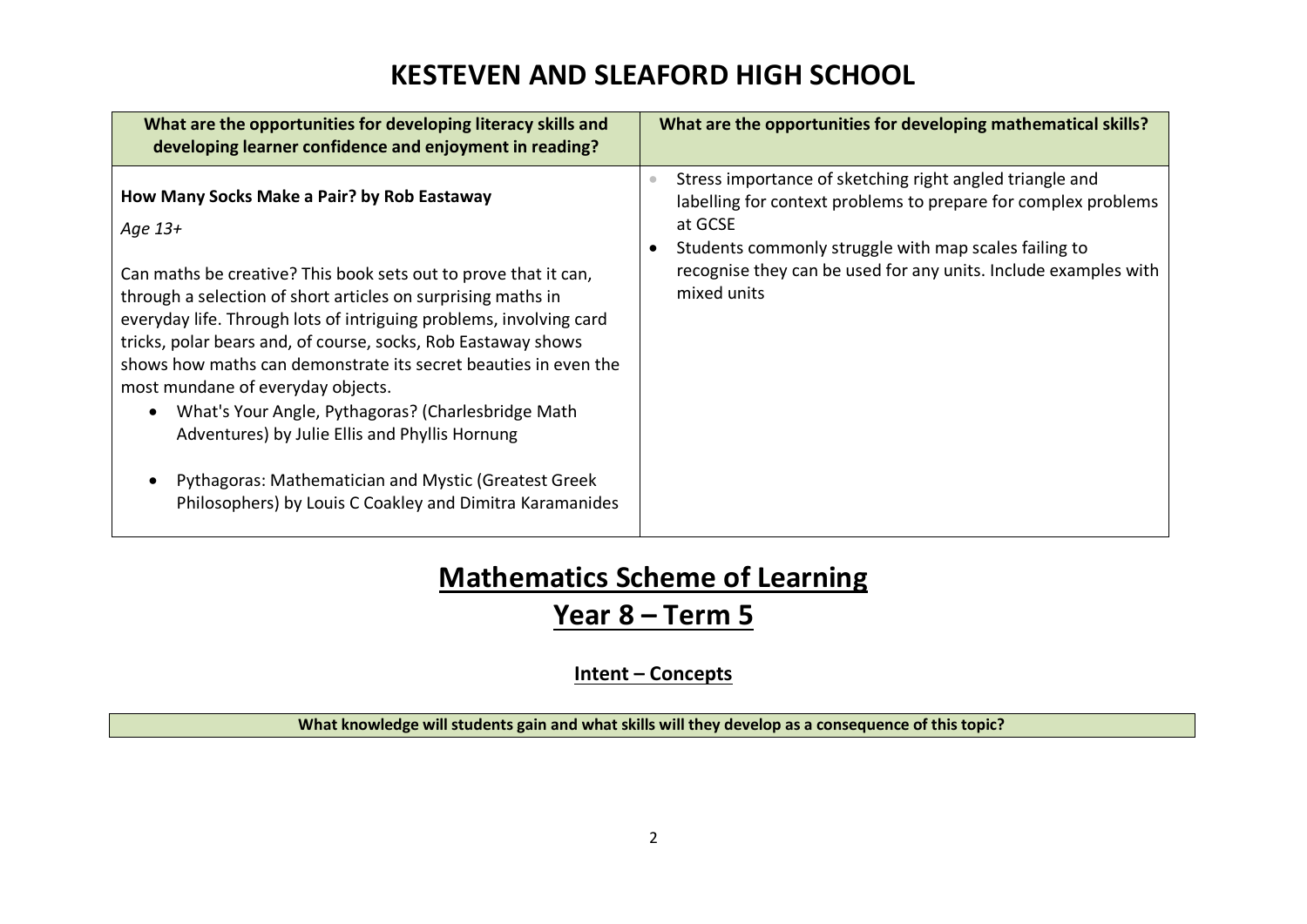| <b>Know</b>                                                                                                                                                             |  |  |
|-------------------------------------------------------------------------------------------------------------------------------------------------------------------------|--|--|
| Recall angles in parallel lines, triangles and quadrilaterals. Calculate the interior and exterior angle of any polygon.                                                |  |  |
|                                                                                                                                                                         |  |  |
| State Pythagoras' theorem and label accurately the sides of a right-angled triangle. Use Pythagoras' theorem to find the length of the hypotenuse and<br>shorter sides. |  |  |
|                                                                                                                                                                         |  |  |
| Express a ratio in its simplest form, including three part ratios, and in the form 1:n. Divide amounts in a given ratio and calculate totals when part of a             |  |  |
| ratio is known.                                                                                                                                                         |  |  |
| Find the term-to-term rule, use to find the next term in a sequence. Find the nth term of a sequence and use to find any term in a sequence.                            |  |  |
| <b>Apply</b>                                                                                                                                                            |  |  |
| Calculate the number of sides of a polygon when the exterior is known.                                                                                                  |  |  |
| Use Pythagoras' theorem to solve context problems.                                                                                                                      |  |  |
| Solve ratio context problems. Using map scales - link back to bearings work.                                                                                            |  |  |
| Create a numerical sequence from a pattern problem                                                                                                                      |  |  |
| <b>Extend</b>                                                                                                                                                           |  |  |
| Goal-less angle problems                                                                                                                                                |  |  |
| Relate angles in parallel lines and Pythagoras to bearings problems                                                                                                     |  |  |
| Map work - create a scale diagram                                                                                                                                       |  |  |
| Pattern problems with two variables e.g. black and white tiles                                                                                                          |  |  |
|                                                                                                                                                                         |  |  |
| What subject specific language will be used and developed in this<br>What opportunities are available for assessing the progress of                                     |  |  |
| students?<br>topic?                                                                                                                                                     |  |  |
| Parallel, regular polygon, irregular polygon, interior, exterior,<br>Mid-term target questions<br>$\bullet$<br>$\bullet$                                                |  |  |
| sum, tesselate, Pythagoras' theorem, hypotenuse, right-angled<br>End of half term topics test<br>$\bullet$                                                              |  |  |
| triangle, exact form, simplify, term, term-to-term rule, nth                                                                                                            |  |  |
|                                                                                                                                                                         |  |  |
| term, arithmetic sequence, linear sequence                                                                                                                              |  |  |
|                                                                                                                                                                         |  |  |
|                                                                                                                                                                         |  |  |
|                                                                                                                                                                         |  |  |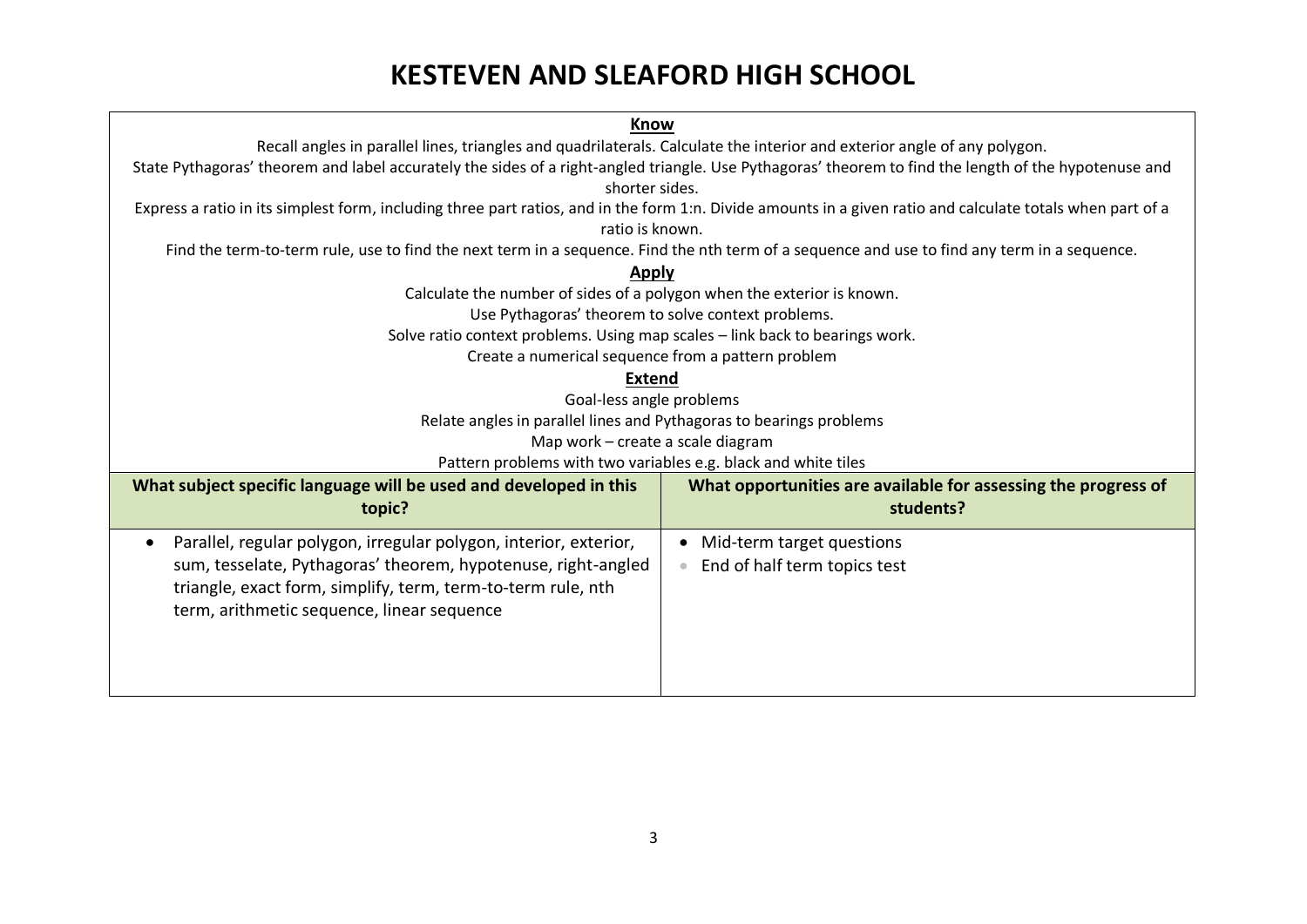| <b>Angles in Polygons</b>                                                |  |  |
|--------------------------------------------------------------------------|--|--|
| Recall angles in parallel lines, triangles and<br>quadrilaterals         |  |  |
| Calculate the interior angle of any polygon                              |  |  |
| Calculate the exterior angle of a polygon                                |  |  |
| Calculate the number of sides of a polygon<br>when the exterior is known |  |  |

| <b>Pythagoras</b>                                                                      |  |  |
|----------------------------------------------------------------------------------------|--|--|
| State Pythagoras' theorem and label<br>accurately the sides of a right-angled triangle |  |  |
| Use Pythagoras' theorem to find the length of<br>the hypotenuse                        |  |  |
| Use Pythagoras' theorem to find the length of<br>one of the shorter sides              |  |  |
| Use to solve context problems                                                          |  |  |